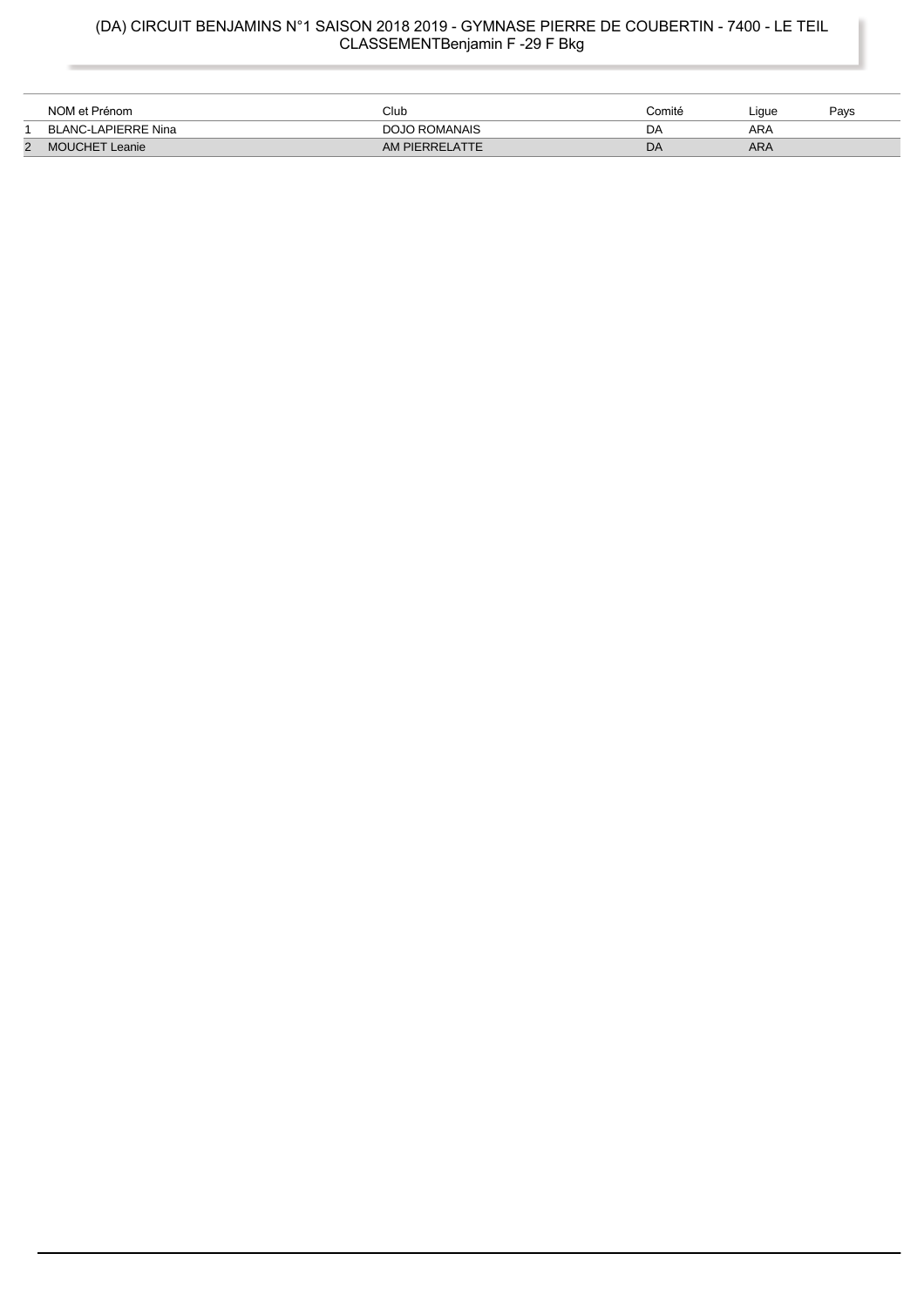### (DA) CIRCUIT BENJAMINS N°1 SAISON 2018 2019 - GYMNASE PIERRE DE COUBERTIN - 7400 - LE TEIL CLASSEMENTBenjamin F -32kg

|                | NOM et Prénom          | Club                 | Comité | Lique | Pays |
|----------------|------------------------|----------------------|--------|-------|------|
|                | MOULKRALOUA Camelia    | AM PIERRELATTE       | DA     | ARA   |      |
| $\overline{2}$ | SALTEL Fleur           | <b>DOJO ROMANAIS</b> | DA     | ARA   |      |
|                | 3 EL KANFOUDI Jihane   | AM PIERRELATTE       | DA     | ARA   |      |
| $\overline{4}$ | <b>LEROY Gabrielle</b> | <b>J.C.DE SAUZET</b> | DA     | ARA   |      |
|                | 5 POZIN ROUX Margaux   | DOJO ROMANAIS        | DA     | ARA   |      |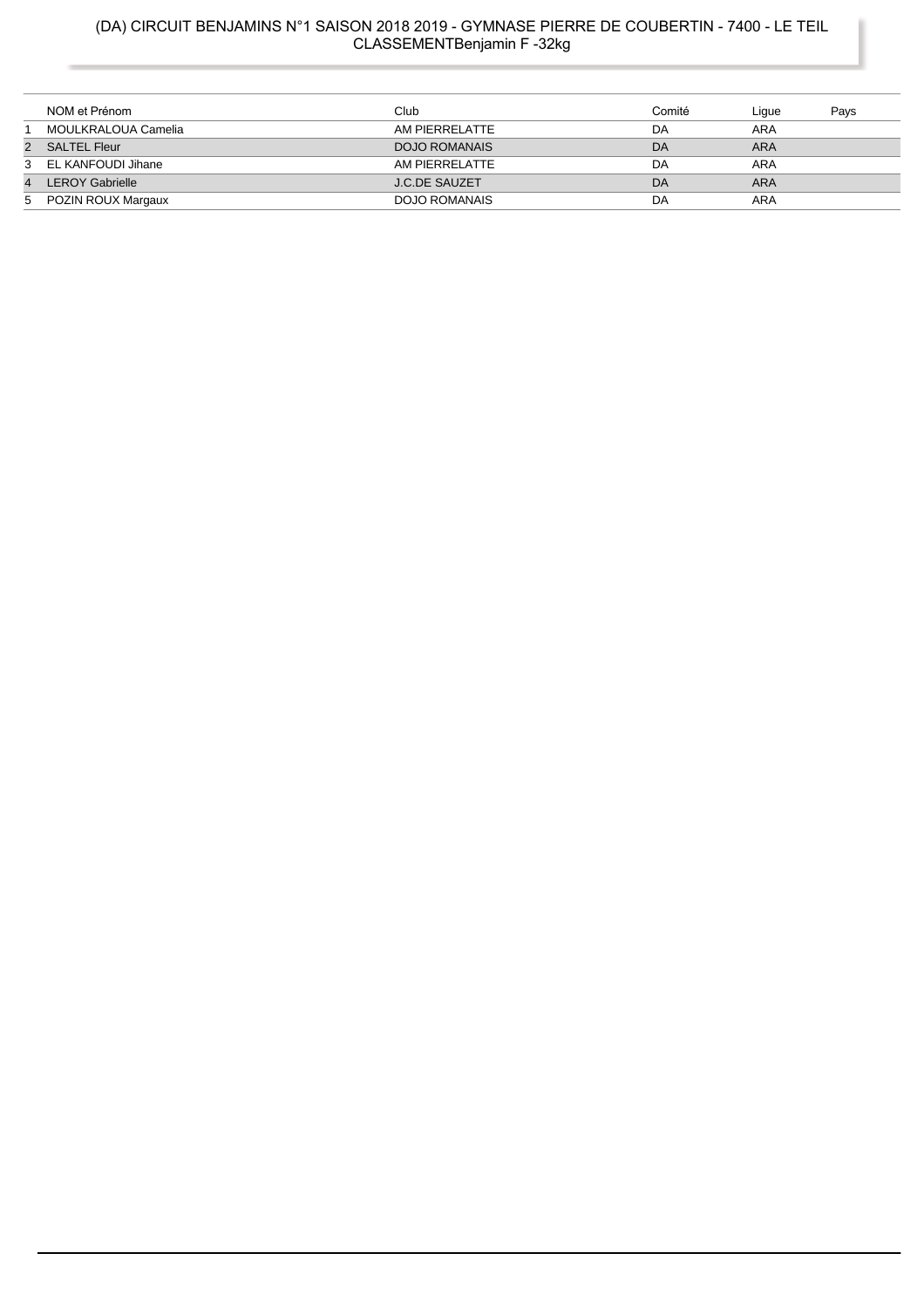# (DA) CIRCUIT BENJAMINS N°1 SAISON 2018 2019 - GYMNASE PIERRE DE COUBERTIN - 7400 - LE TEIL<br>CLASSEMENTBenjamin F -36kg

|                | NOM et Prénom                 | Club                          | Comité | Ligue      | Pays |
|----------------|-------------------------------|-------------------------------|--------|------------|------|
|                | <b>BENEJJA Sofia</b>          | J.C.VIVAROIS                  | DA     | <b>ARA</b> |      |
| $\overline{2}$ | <b>BONNOT Mareva</b>          | <b>DOJO ROMANAIS</b>          | DA     | <b>ARA</b> |      |
| 3              | <b>HEYRAUD Chloe</b>          | J.C.VIVAROIS                  | DA     | <b>ARA</b> |      |
| 3              | <b>ALZINA Lilou</b>           | <b>DOJO JAUJACQUOIS</b>       | DA     | <b>ARA</b> |      |
| 5              | <b>CARPANINI HAMEL Agathe</b> | JUDO CLUB AL ST PERAY         | DA     | <b>ARA</b> |      |
| $5^{\circ}$    | <b>OUBIDA</b> Imene           | <b>DOJO PEAGEOIS</b>          | DA     | <b>ARA</b> |      |
| 7              | <b>HENRY Jade</b>             | <b>JC ST VALLIEROIS</b>       | DA     | <b>ARA</b> |      |
| $\overline{7}$ | <b>TOURTOIS Ines</b>          | <b>J C PORTES-LES-VALENCE</b> | DA     | <b>ARA</b> |      |
| <b>NC</b>      | <b>ARMAND Mahe</b>            | <b>DOJO ROMANAIS</b>          | DA     | <b>ARA</b> |      |
|                |                               |                               |        |            |      |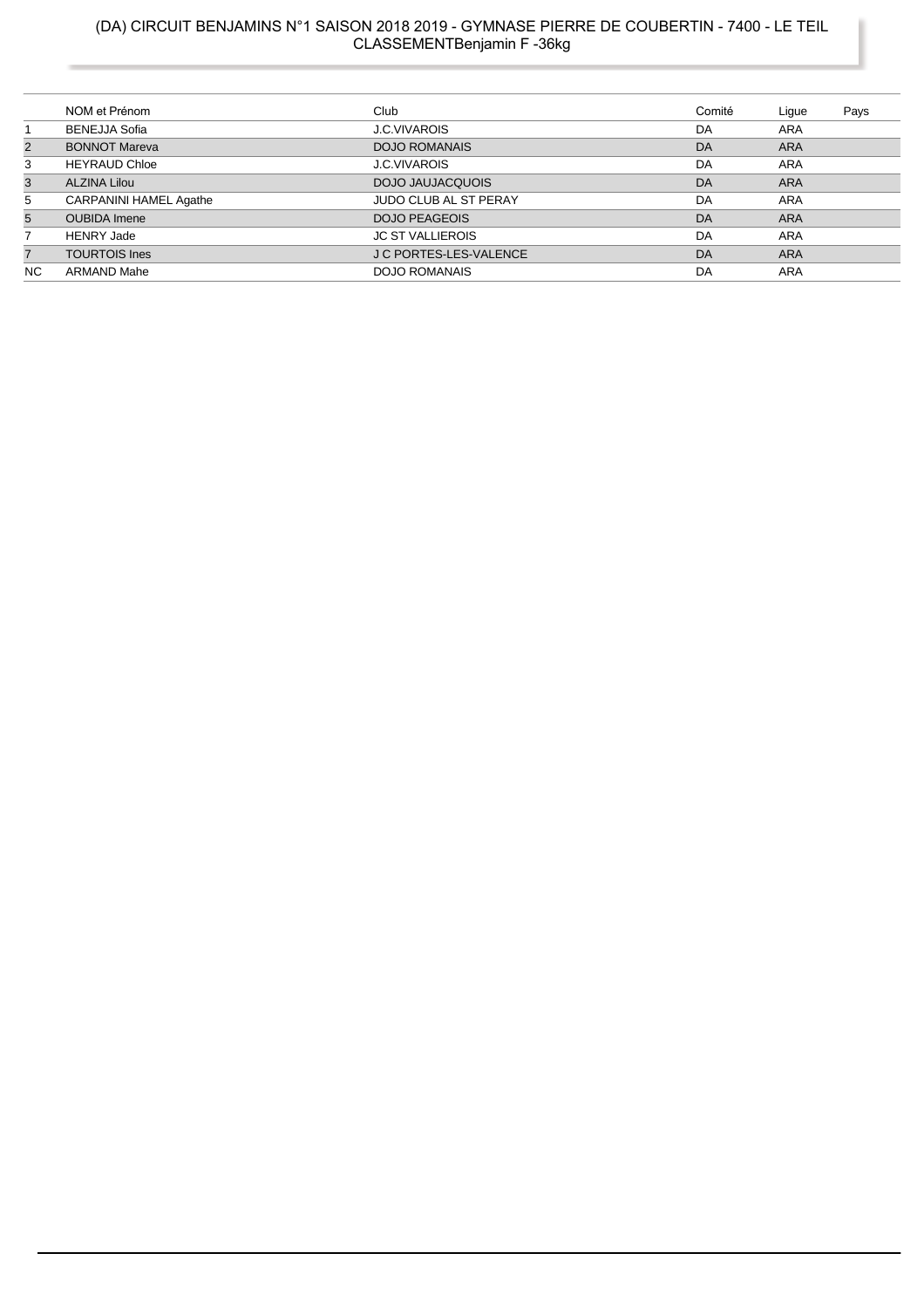# (DA) CIRCUIT BENJAMINS N°1 SAISON 2018 2019 - GYMNASE PIERRE DE COUBERTIN - 7400 - LE TEIL<br>CLASSEMENTBenjamin F -40kg

|                | NOM et Prénom           | Club                           | Comité | Lique      | Pays |
|----------------|-------------------------|--------------------------------|--------|------------|------|
|                | CHAUVEAUX Juliana       | J C PORTES-LES-VALENCE         | DA     | <b>ARA</b> |      |
| 2              | <b>JOUANNE Emma</b>     | <b>DOJO ROMANAIS</b>           | DA     | <b>ARA</b> |      |
| 3              | <b>COTTEREAU Louise</b> | J C PORTES-LES-VALENCE         | DA     | <b>ARA</b> |      |
| 3              | <b>NOIRET Arwen</b>     | <b>J.C.D AUBENAS</b>           | DA     | <b>ARA</b> |      |
| 5              | <b>BENZINO Ethelle</b>  | <b>J.C.TRICASTIN</b>           | DA     | ARA        |      |
| 5              | <b>BOUAKAOUI Mayssa</b> | AM PIERRELATTE                 | DA     | <b>ARA</b> |      |
|                | <b>BRETON Brenda</b>    | DOJO JAUJACQUOIS               | DA     | <b>ARA</b> |      |
| $\overline{7}$ | <b>RAVIER Juliette</b>  | <b>JUDO CLUB ST MARCELLOIS</b> | DA     | <b>ARA</b> |      |
| NC.            | <b>DEPRUGNEY Mila</b>   | <b>JC BOURG LES VALENCE</b>    | DA     | ARA        |      |
|                |                         |                                |        |            |      |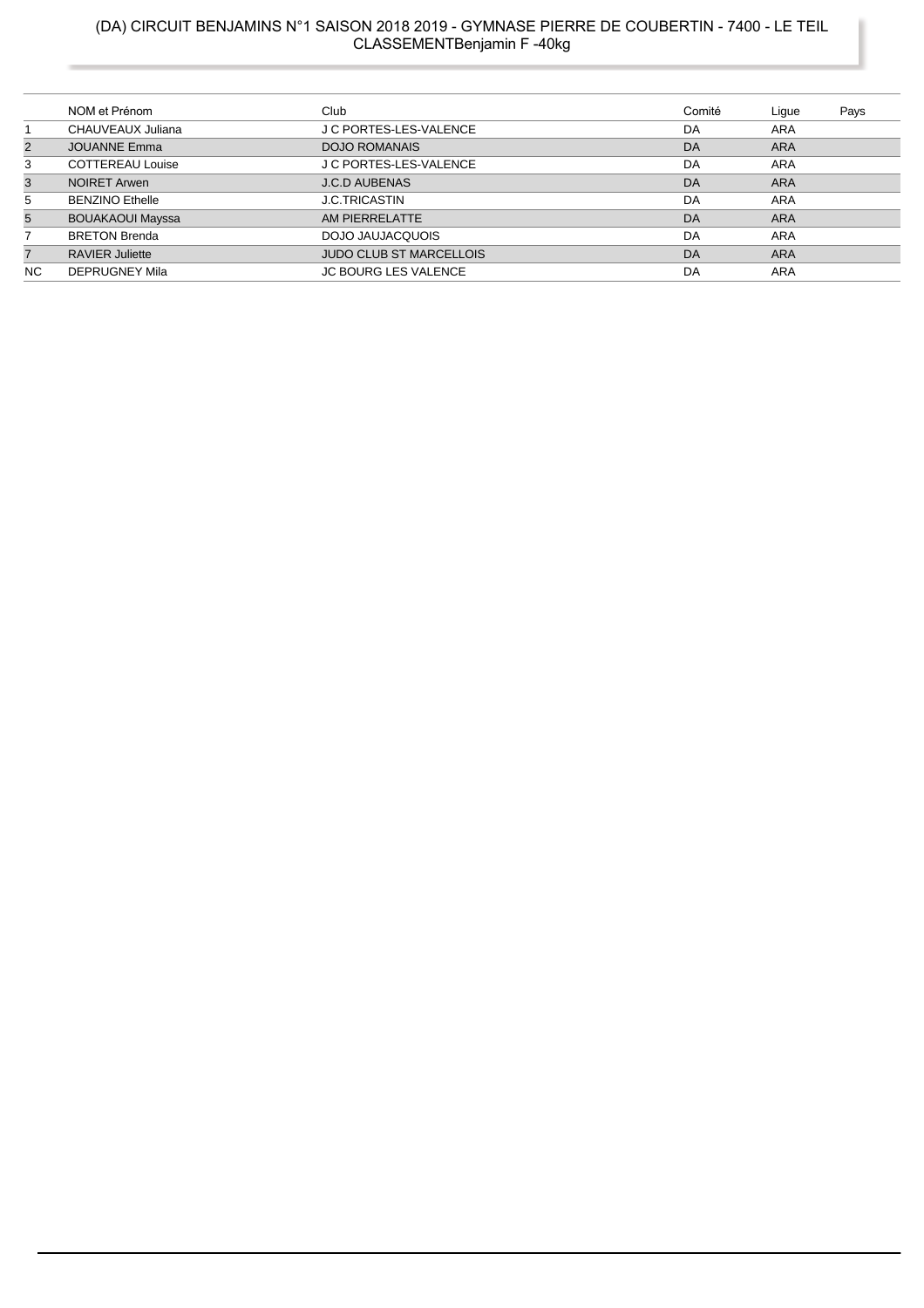# (DA) CIRCUIT BENJAMINS N°1 SAISON 2018 2019 - GYMNASE PIERRE DE COUBERTIN - 7400 - LE TEIL<br>CLASSEMENTBenjamin F -44kg

|                | NOM et Prénom         | Club                 | Comité | Lique      | Pays |
|----------------|-----------------------|----------------------|--------|------------|------|
|                | <b>BAUMET Emma</b>    | DOJO PEAGEOIS        | DA     | ARA        |      |
| $\overline{2}$ | <b>DUPERRIER Zoe</b>  | DOJO ROMANAIS        | DA     | <b>ARA</b> |      |
| 3              | PRALY Kellya          | DOJO PEAGEOIS        | DA     | ARA        |      |
| $\overline{4}$ | <b>TAVIER Garance</b> | <b>J.C.MONTILIEN</b> | DA     | <b>ARA</b> |      |
| 5              | STEVENS Ninon         | J.C. CHABEUIL        | DA     | ARA        |      |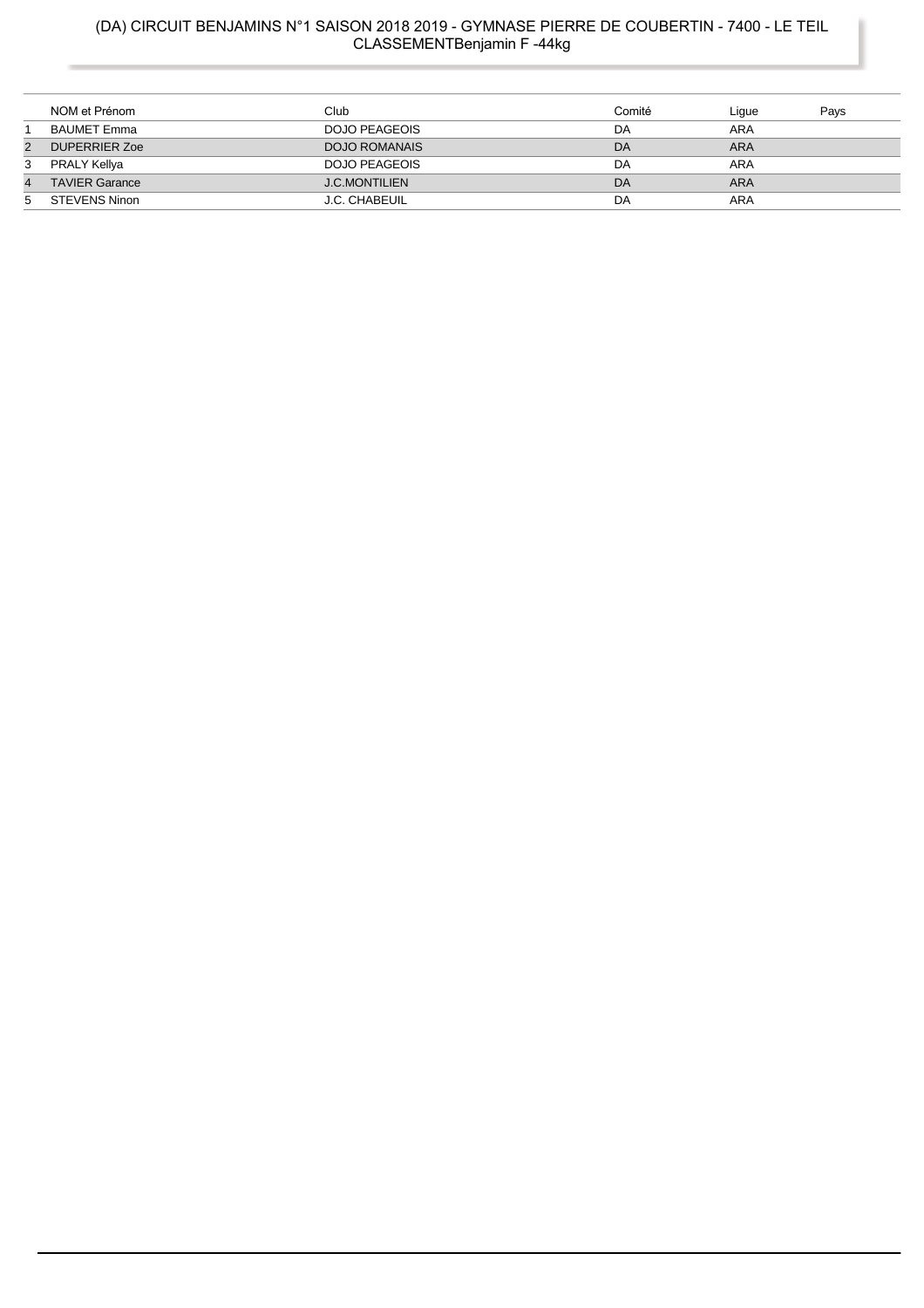# (DA) CIRCUIT BENJAMINS N°1 SAISON 2018 2019 - GYMNASE PIERRE DE COUBERTIN - 7400 - LE TEIL<br>CLASSEMENTBenjamin F -48kg

| NOM et Prénom                     | Club                        | Comité | Ligue      | Pays |
|-----------------------------------|-----------------------------|--------|------------|------|
| BLETON Lalie                      | DOJO ROMANAIS               | DA     | ARA        |      |
| 2 EL FAHIM Tesnime                | <b>DOJO ROMANAIS</b>        | DA     | <b>ARA</b> |      |
| 3 SANTOS OLIVEIRA Roberta Elianna | <b>JUDO KWAI MONTELIMAR</b> | DA     | ARA        |      |
| 4 MERLE Lison                     | <b>J.C.DE SAUZET</b>        | DA     | <b>ARA</b> |      |
| 5 COLUMEAU Lea                    | <b>JUDO KWAI MONTELIMAR</b> | DA     | ARA        |      |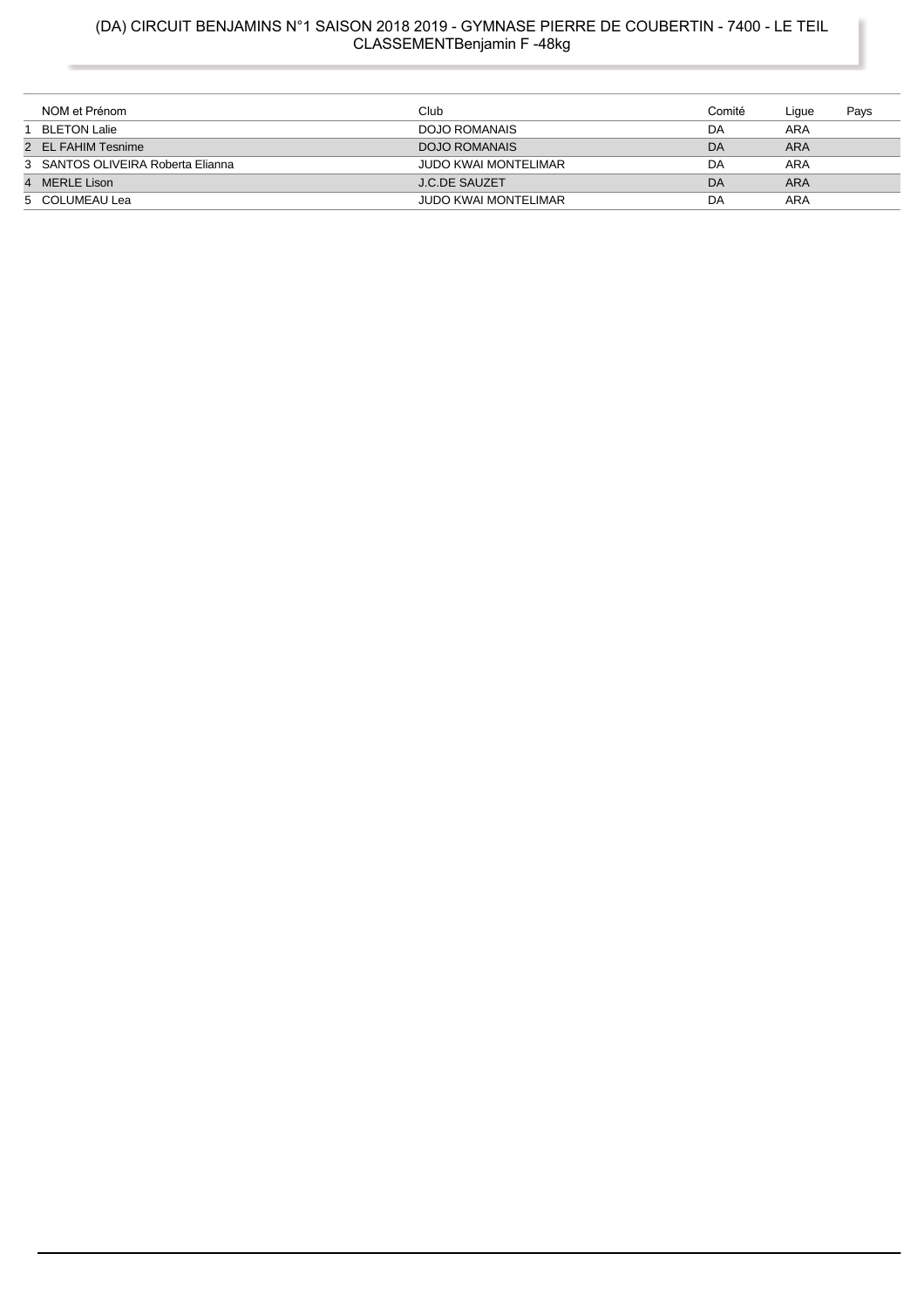# (DA) CIRCUIT BENJAMINS N°1 SAISON 2018 2019 - GYMNASE PIERRE DE COUBERTIN - 7400 - LE TEIL<br>CLASSEMENTBenjamin F -52kg

|   | NOM et Prénom       | Club                   | Comité | ∟igue | Pavs |
|---|---------------------|------------------------|--------|-------|------|
|   | SIFI Celia          | DOJO ROMANAIS          | DA     | ARA   |      |
| 2 | <b>GOUPIL Elise</b> | DOJO PEAGEOIS          | DA     | ARA   |      |
| 3 | <b>VARINOT Lena</b> | J C PORTES-LES-VALENCE | DA     | ARA   |      |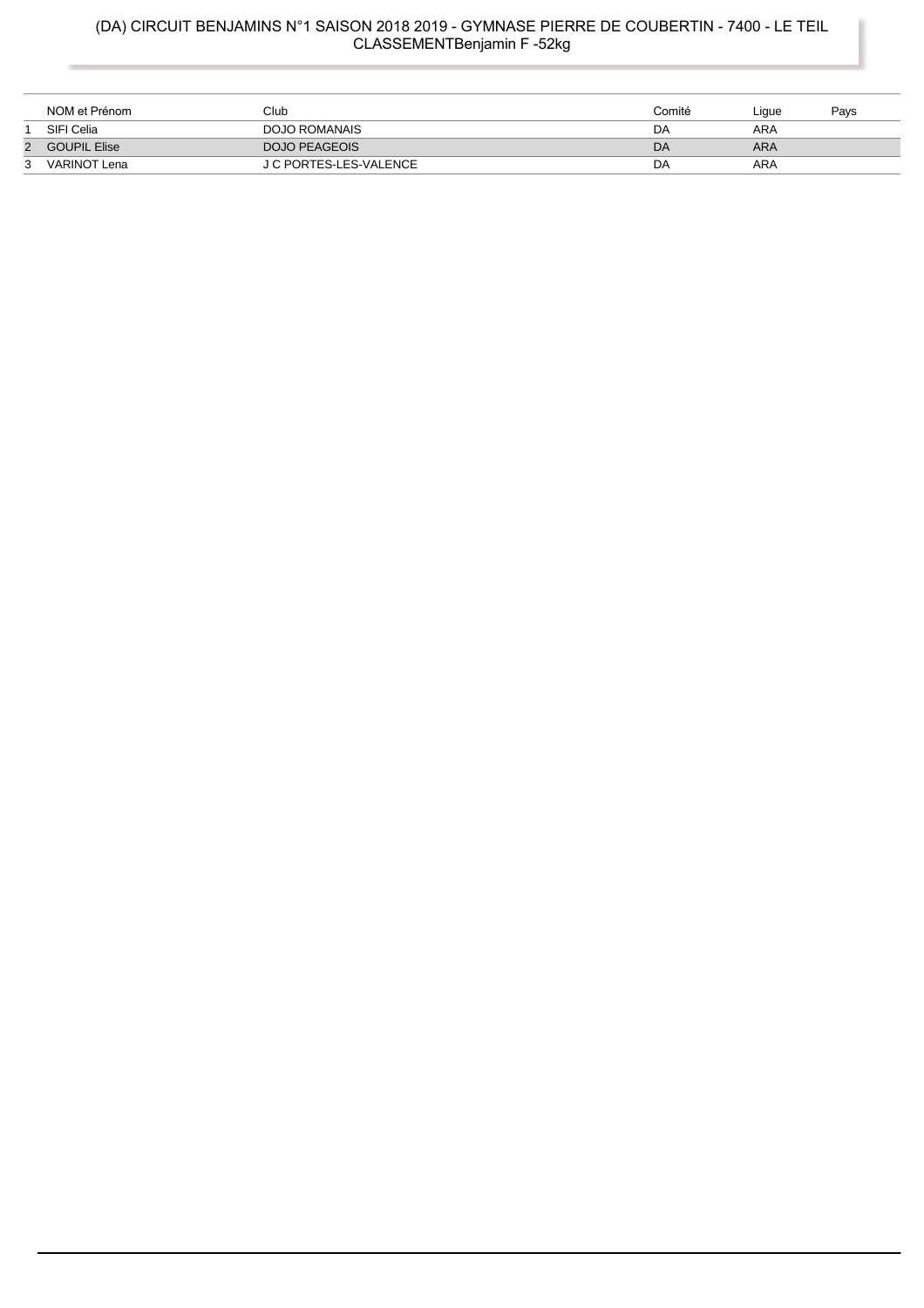### (DA) CIRCUIT BENJAMINS N°1 SAISON 2018 2019 - GYMNASE PIERRE DE COUBERTIN - 7400 - LE TEIL CLASSEMENTBenjamin F -57kg

| NOM et Prénom            | Club                   | Comité | Liaue | Pavs |
|--------------------------|------------------------|--------|-------|------|
| <b>BENKENANE Myriem</b>  | <b>DOJO ROMANAIS</b>   | DA     | ARA   |      |
| <b>HECHAICHI Bouchra</b> | J C PORTES-LES-VALENCE | DA     | ARA   |      |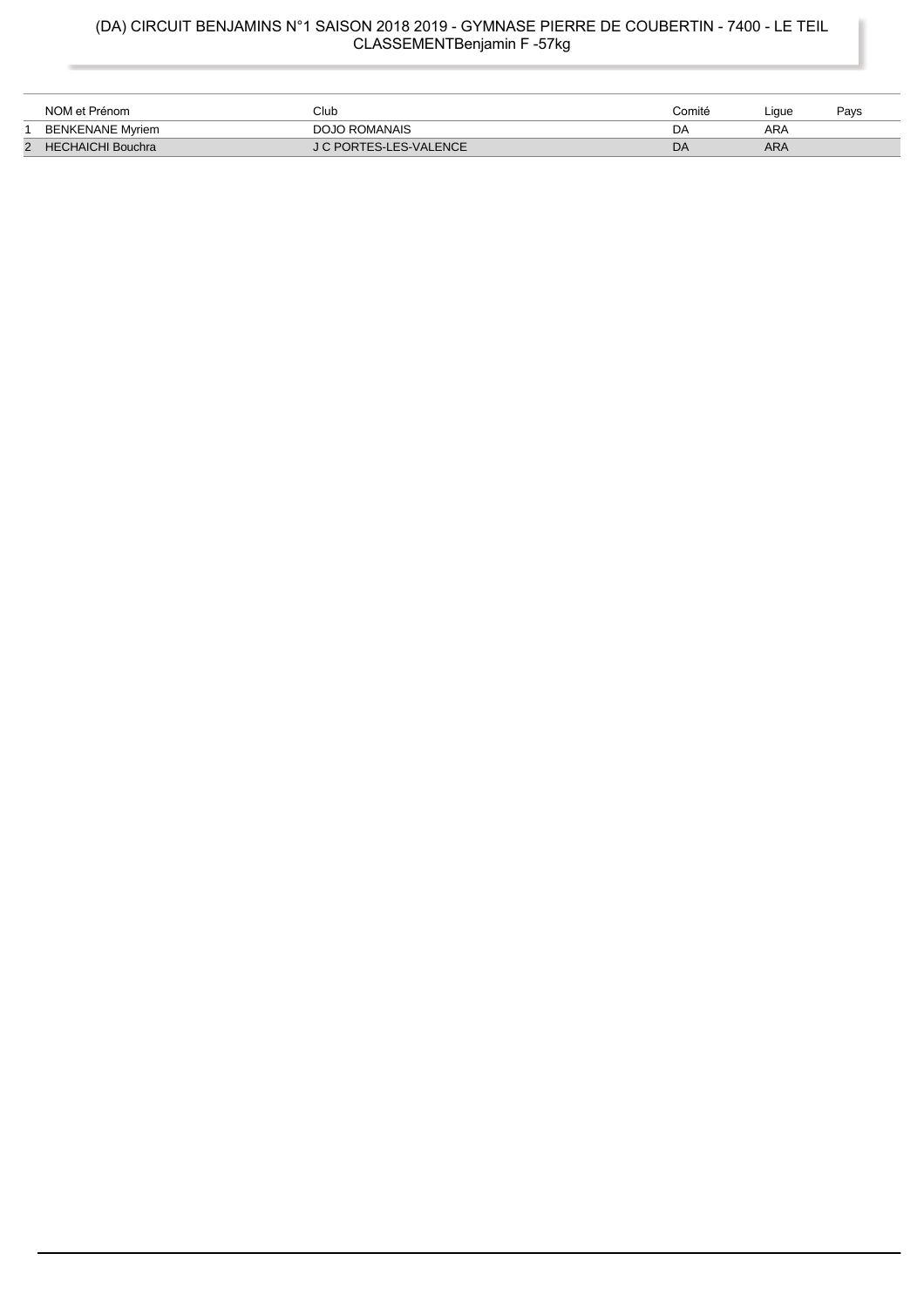# (DA) CIRCUIT BENJAMINS N°1 SAISON 2018 2019 - GYMNASE PIERRE DE COUBERTIN - 7400 - LE TEIL<br>CLASSEMENTBenjamin F -63kg

| ี<br>N∩\              | Club | `omité<br>$\cdots$ | Liaue | יavs |
|-----------------------|------|--------------------|-------|------|
| $\sim$ $\sim$<br>alar | ωï   | DA                 | ARA   |      |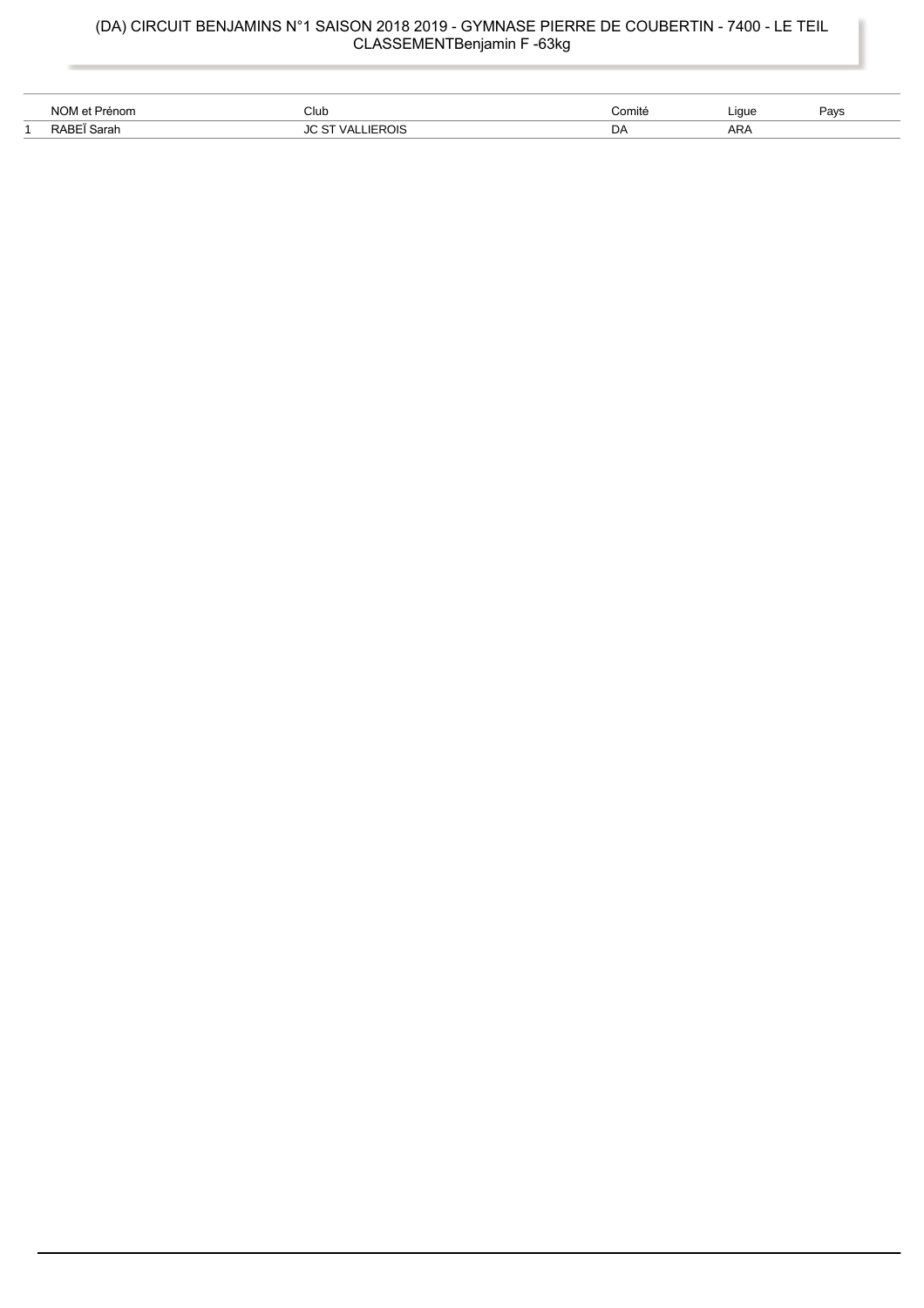#### (DA) CIRCUIT BENJAMINS N°1 SAISON 2018 2019 - GYMNASE PIERRE DE COUBERTIN - 7400 - LE TEIL CLASSEMENTBenjamin F +63kg

| NOM<br>Prénom | Club                   | Comité | Liaue<br>.    | $\sum$<br>avs |
|---------------|------------------------|--------|---------------|---------------|
| Nour          | ™ROIS<br>78 I<br>_____ | DΆ     | $\sim$<br>ARA |               |

 $\overline{a}$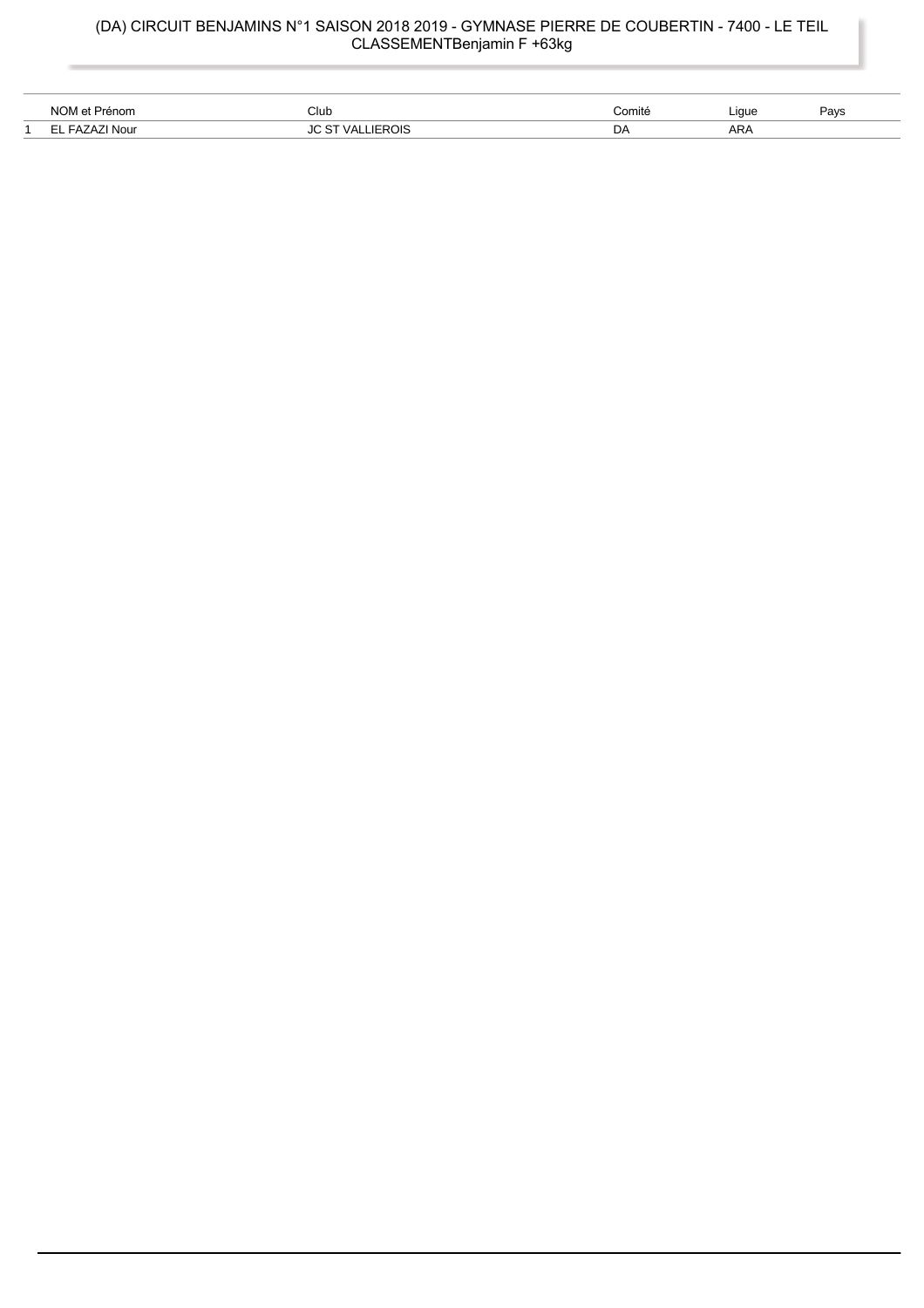### (DA) CIRCUIT BENJAMINS N°1 SAISON 2018 2019 - GYMNASE PIERRE DE COUBERTIN - 7400 - LE TEIL CLASSEMENTBenjamin M -27 M Bkg

|                | NOM et Prénom                   | Club                         | Comité | Lique      | Pays |
|----------------|---------------------------------|------------------------------|--------|------------|------|
|                | <b>VELASCO Gael</b>             | AM PIERRELATTE               | DA     | ARA        |      |
| 2              | <b>REBMEISTER Milan</b>         | <b>J.C.TRICASTIN</b>         | DA     | ARA        |      |
| 3              | CHARCHAEV Ahmed                 | <b>JC BOURG LES VALENCE</b>  | DA     | ARA        |      |
| 3              | <b>MARTIN SABY Timeo</b>        | DOJO JAUJACQUOIS             | DA     | <b>ARA</b> |      |
| 5              | <b>PYOT Gabriel</b>             | <b>J.C.DE SAUZET</b>         | DA     | ARA        |      |
| 5              | <b>TRILLEAUD Mae</b>            | ALLIANCE JUDO QUATRE VALLEES | DA     | <b>ARA</b> |      |
|                | <b>CHERAIFIA AI Hassane</b>     | <b>JC BOURG LES VALENCE</b>  | DA     | ARA        |      |
| $\overline{7}$ | <b>SANDERS Cyprien</b>          | DOJO JAUJACQUOIS             | DA     | <b>ARA</b> |      |
| <b>NC</b>      | <b>WINAUD LAPIERRE Matthias</b> | <b>J.C.TEILLOIS</b>          | DA     | ARA        |      |
|                |                                 |                              |        |            |      |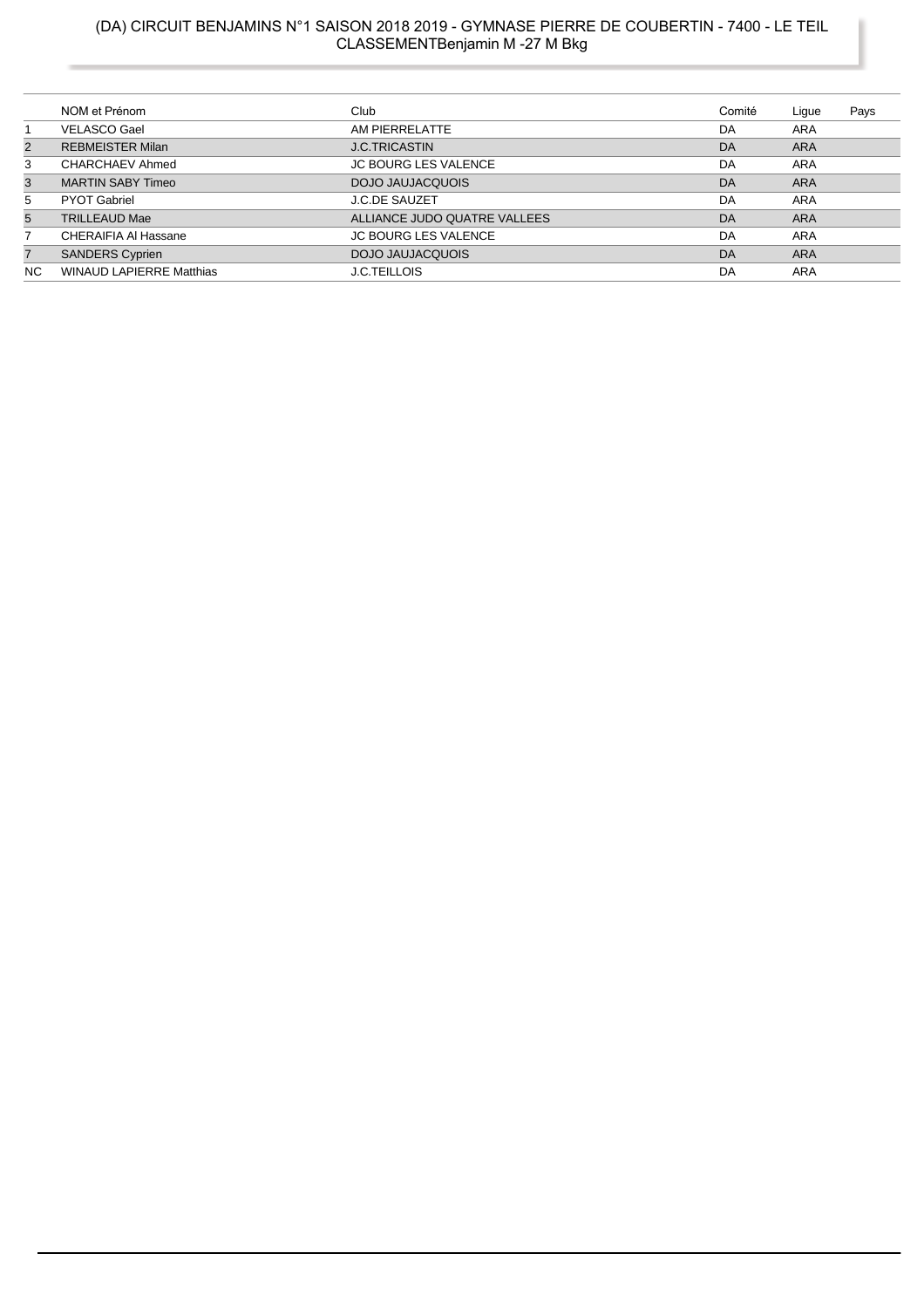# (DA) CIRCUIT BENJAMINS N°1 SAISON 2018 2019 - GYMNASE PIERRE DE COUBERTIN - 7400 - LE TEIL<br>CLASSEMENTBenjamin M -30kg

|                | NOM et Prénom           | Club                           | Comité | Ligue      | Pays |
|----------------|-------------------------|--------------------------------|--------|------------|------|
| $\mathbf{1}$   | <b>FOUBERT Enzo</b>     | ALLIANCE JUDO QUATRE VALLEES   | DA     | <b>ARA</b> |      |
| $\overline{2}$ | <b>HILAIRE Lucas</b>    | ALLIANCE JUDO QUATRE VALLEES   | DA     | <b>ARA</b> |      |
| 3              | CRESPIN Hugo            | <b>JUDO CLUB AL ST PERAY</b>   | DA     | <b>ARA</b> |      |
| 3              | <b>HAMRI Nabil</b>      | <b>DOJO ROMANAIS</b>           | DA     | <b>ARA</b> |      |
| 5              | <b>VILLAR Auguste</b>   | DOJO JAUJACQUOIS               | DA     | <b>ARA</b> |      |
| 5              | <b>GROSSI</b> Ethan     | <b>JUDO CLUB ST MARCELLOIS</b> | DA     | <b>ARA</b> |      |
| $\overline{7}$ | <b>CHARRAS Cyril</b>    | <b>DOJO ROMANAIS</b>           | DA     | <b>ARA</b> |      |
| $\overline{7}$ | <b>VEYRENCHE Remi</b>   | <b>J.C.TEILLOIS</b>            | DA     | <b>ARA</b> |      |
| NC.            | <b>AFAJDAR Amine</b>    | AM PIERRELATTE                 | DA     | <b>ARA</b> |      |
| <b>NC</b>      | <b>DERROUICHE Walid</b> | AM PIERRELATTE                 | DA     | <b>ARA</b> |      |
| NC.            | <b>BLACHE Camille</b>   | J.C.DU CHEYLARD                | DA     | <b>ARA</b> |      |
| NC             | <b>BRAULT Bastien</b>   | <b>DOJO ROMANAIS</b>           | DA     | <b>ARA</b> |      |
| NC.            | <b>BABARIT Mael</b>     | <b>DOJO ROMANAIS</b>           | DA     | <b>ARA</b> |      |
| <b>NC</b>      | <b>BENARADJ Asmail</b>  | <b>J.C.TRICASTIN</b>           | DA     | <b>ARA</b> |      |
| NC             | RAB Enzo                | AM PIERRELATTE                 | DA     | <b>ARA</b> |      |
| <b>NC</b>      | <b>BERENGER Lillian</b> | <b>C.S.FOYER JUDO VALENCE</b>  | DA     | <b>ARA</b> |      |
| NC.            | <b>LAGET Matis</b>      | <b>DOJO ROMANAIS</b>           | DA     | <b>ARA</b> |      |
| <b>NC</b>      | <b>BABARIT Joshua</b>   | <b>DOJO ROMANAIS</b>           | DA     | <b>ARA</b> |      |
| NC.            | <b>ARCHER Noah</b>      | <b>DOJO PEAGEOIS</b>           | DA     | <b>ARA</b> |      |
| <b>NC</b>      | <b>PLAN Louis</b>       | <b>J.C.DE SAUZET</b>           | DA     | <b>ARA</b> |      |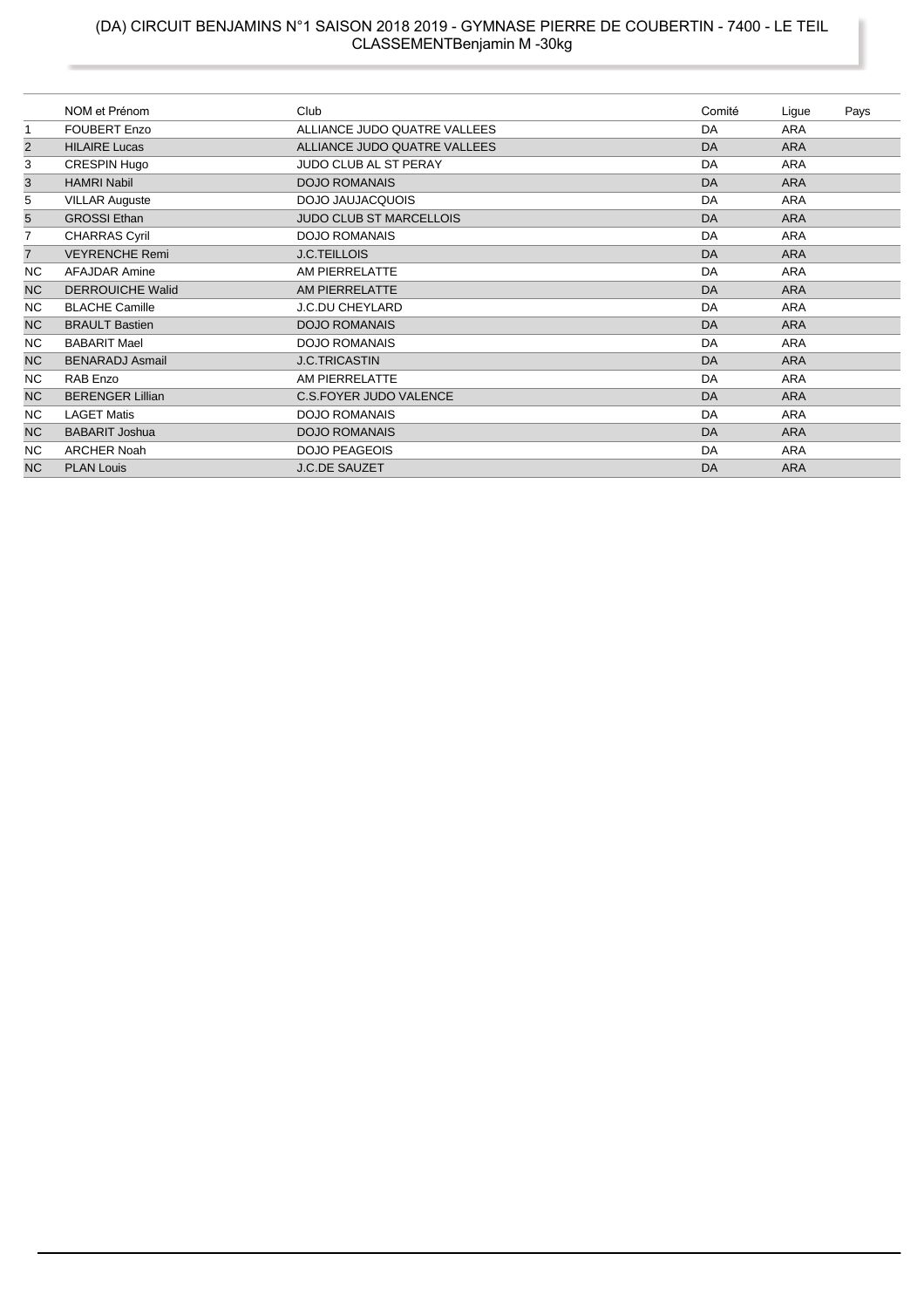# (DA) CIRCUIT BENJAMINS N°1 SAISON 2018 2019 - GYMNASE PIERRE DE COUBERTIN - 7400 - LE TEIL<br>CLASSEMENTBenjamin M -34kg

|                | NOM et Prénom               | Club                           | Comité | Ligue      | Pays |
|----------------|-----------------------------|--------------------------------|--------|------------|------|
| $\mathbf 1$    | <b>FRANCOIS Lucas</b>       | J.C. DONZERE                   | DA     | <b>ARA</b> |      |
| 2              | <b>NIVON Loris</b>          | <b>DOJO ROMANAIS</b>           | DA     | <b>ARA</b> |      |
| 3              | <b>BLACHE Ethan</b>         | <b>DOJO ROMANAIS</b>           | DA     | <b>ARA</b> |      |
| 3              | MIZI Ilann                  | ACADEMIE JJ GUILHERAND GRANGES | DA     | <b>ARA</b> |      |
| 5              | <b>MESONA Khalis</b>        | <b>JUDO CLUB ST MARCELLOIS</b> | DA     | <b>ARA</b> |      |
| 5              | <b>FILLARDET Nando</b>      | <b>JUDO BOURGUESAN</b>         | DA     | <b>ARA</b> |      |
| $\overline{7}$ | <b>PERINET Kentin</b>       | <b>JUDO CLUB AL ST PERAY</b>   | DA     | <b>ARA</b> |      |
| $\overline{7}$ | <b>LAIFA Noham</b>          | <b>DOJO ROMANAIS</b>           | DA     | <b>ARA</b> |      |
| ΝC             | <b>BARRATIER Esteban</b>    | <b>DOJO ROMANAIS</b>           | DA     | <b>ARA</b> |      |
| <b>NC</b>      | <b>CHARCHAEV Mohamed</b>    | <b>JC BOURG LES VALENCE</b>    | DA     | <b>ARA</b> |      |
| NC             | <b>JARJAT Elliot</b>        | <b>JC BOURG LES VALENCE</b>    | DA     | <b>ARA</b> |      |
| <b>NC</b>      | <b>ANTONIOLO Nolan</b>      | ACADEMIE JJ GUILHERAND GRANGES | DA     | <b>ARA</b> |      |
| <b>NC</b>      | <b>CRIVELLO Yohan</b>       | <b>DOJO ROMANAIS</b>           | DA     | <b>ARA</b> |      |
| <b>NC</b>      | PICCO Loan                  | <b>DOJO ROMANAIS</b>           | DA     | <b>ARA</b> |      |
| <b>NC</b>      | <b>MARTIN Antoine</b>       | J.C. CHABEUIL                  | DA     | ARA        |      |
| <b>NC</b>      | <b>BOUCHER CHENE Adonis</b> | <b>DOJO PEAGEOIS</b>           | DA     | <b>ARA</b> |      |
| <b>NC</b>      | <b>SALHI Mehdi</b>          | AM PIERRELATTE                 | DA     | <b>ARA</b> |      |
| <b>NC</b>      | <b>BENHACENE Safwane</b>    | <b>DOJO ROMANAIS</b>           | DA     | <b>ARA</b> |      |
| <b>NC</b>      | <b>COMBEL Evan</b>          | J C PORTES-LES-VALENCE         | DA     | <b>ARA</b> |      |
| <b>NC</b>      | <b>BUSSER Matteo</b>        | <b>J C PORTES-LES-VALENCE</b>  | DA     | <b>ARA</b> |      |
| <b>NC</b>      | AFAJDAR Aymane              | AM PIERRELATTE                 | DA     | <b>ARA</b> |      |
| <b>NC</b>      | <b>ZIMMERMANN Nathan</b>    | <b>J.C.DE SAUZET</b>           | DA     | <b>ARA</b> |      |
| NC             | <b>HOUMRI Abd Arahmane</b>  | <b>DOJO ROMANAIS</b>           | DA     | <b>ARA</b> |      |
| <b>NC</b>      | <b>LECOQ Ewen</b>           | ACADEMIE JJ GUILHERAND GRANGES | DA     | <b>ARA</b> |      |
| NC             | <b>MONTAGNE Alois</b>       | <b>JC ST VALLIEROIS</b>        | DA     | <b>ARA</b> |      |
| <b>NC</b>      | <b>ROBERT Quentin</b>       | <b>J.C.MONTILIEN</b>           | DA     | <b>ARA</b> |      |
| <b>NC</b>      | MIOTTO Paolo                | <b>J.C.TEILLOIS</b>            | DA     | <b>ARA</b> |      |
| <b>NC</b>      | <b>BERTHELOT Axel</b>       | <b>JUDO KWAI MONTELIMAR</b>    | DA     | <b>ARA</b> |      |
| <b>NC</b>      | <b>ROBERT Clement</b>       | ALLIANCE JUDO QUATRE VALLEES   | DA     | <b>ARA</b> |      |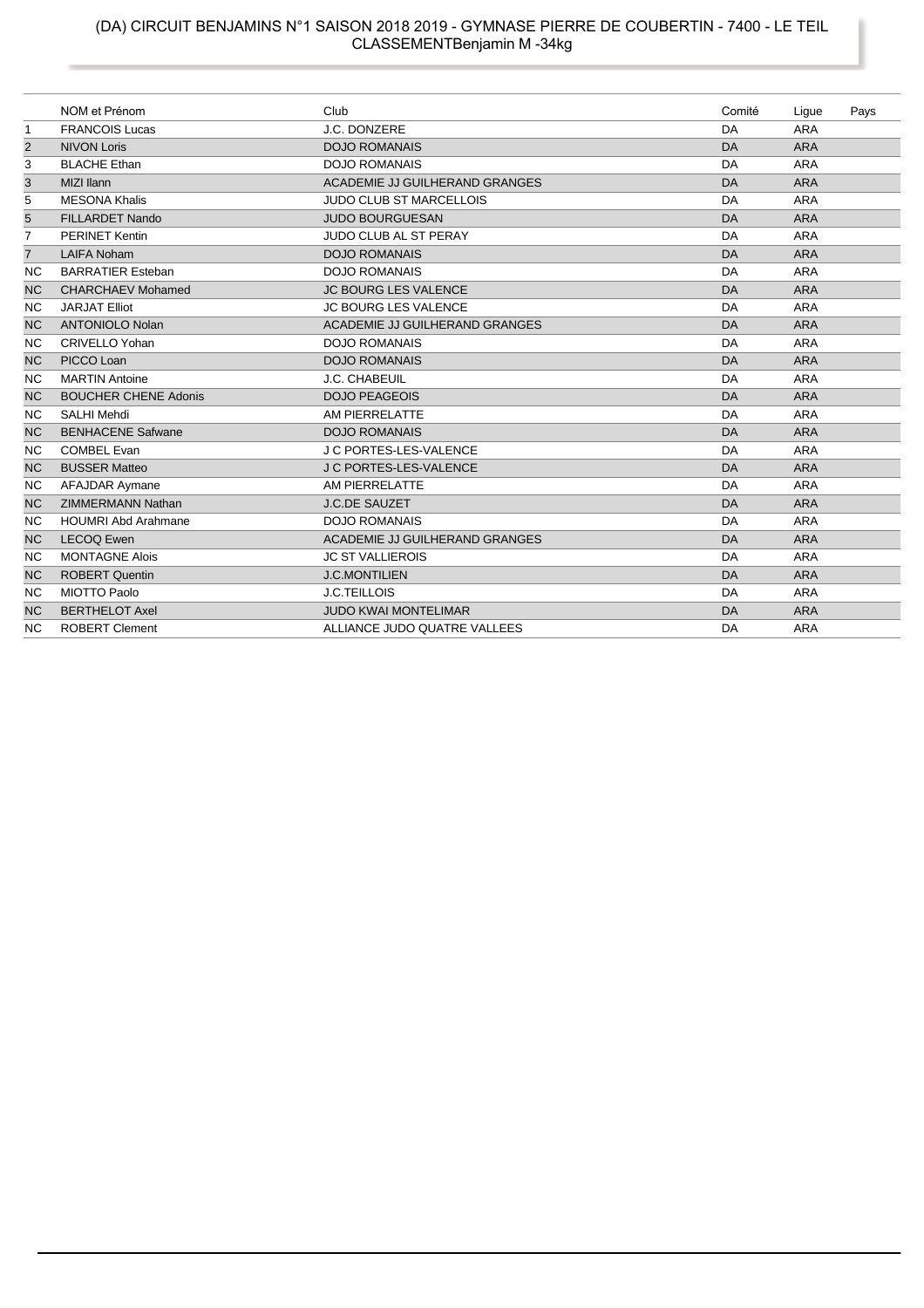# (DA) CIRCUIT BENJAMINS N°1 SAISON 2018 2019 - GYMNASE PIERRE DE COUBERTIN - 7400 - LE TEIL<br>CLASSEMENTBenjamin M -38kg

|                |                                |                                |           | Ligue      | Pays |
|----------------|--------------------------------|--------------------------------|-----------|------------|------|
| 1              | <b>SIMEON Timeo</b>            | <b>DOJO ROMANAIS</b>           | DA        | <b>ARA</b> |      |
| $\overline{2}$ | <b>AISSANI Ilian</b>           | J.C. DONZERE                   | <b>DA</b> | <b>ARA</b> |      |
| 3              | <b>VALETTE Matieu</b>          | J.C.TEILLOIS                   | DA        | ARA        |      |
| 3              | <b>MERLIAUD Yoni</b>           | <b>DOJO PONT D ISEROIS</b>     | <b>DA</b> | <b>ARA</b> |      |
| 5              | <b>DASSIE Guilhem</b>          | <b>JUDO CLUB ST MARCELLOIS</b> | DA        | <b>ARA</b> |      |
| 5              | <b>GUGLIELMINO Noah</b>        | <b>DOJO ROMANAIS</b>           | <b>DA</b> | <b>ARA</b> |      |
| $\overline{7}$ | <b>SALHI Jalis</b>             | J.C. DONZERE                   | DA        | <b>ARA</b> |      |
| $\overline{7}$ | <b>HAUTECOEUR Gabin</b>        | <b>DOJO PEAGEOIS</b>           | DA        | <b>ARA</b> |      |
| ΝC             | <b>CUREL Mathys</b>            | <b>JUDO CLUB ST MARCELLOIS</b> | DA        | <b>ARA</b> |      |
| <b>NC</b>      | <b>SABIR Nour</b>              | AM PIERRELATTE                 | <b>DA</b> | <b>ARA</b> |      |
| <b>NC</b>      | <b>MOUNIER Quentin</b>         | RHODIA CLUB JUDO               | DA        | <b>ARA</b> |      |
| <b>NC</b>      | <b>BERASTEGLI Ilian</b>        | <b>JUDO CLUB DE MONTELIER</b>  | <b>DA</b> | <b>ARA</b> |      |
| ΝC             | <b>DESCHAMPS Ambroise</b>      | <b>JUDO CLUB DE MONTELIER</b>  | DA        | <b>ARA</b> |      |
| <b>NC</b>      | <b>RIOU Louis</b>              | <b>DOJO PEAGEOIS</b>           | DA        | <b>ARA</b> |      |
| <b>NC</b>      | <b>CHARPENEL Mathys</b>        | <b>J.C.DE SAUZET</b>           | DA        | <b>ARA</b> |      |
| <b>NC</b>      | <b>CHALANCON Nathan Michel</b> | RHODIA CLUB JUDO               | <b>DA</b> | <b>ARA</b> |      |
| <b>NC</b>      | <b>CUREL Matthias</b>          | <b>JUDO CLUB ST MARCELLOIS</b> | DA        | <b>ARA</b> |      |
| <b>NC</b>      | COISSIEUX Morgan               | <b>DOJO ROMANAIS</b>           | <b>DA</b> | <b>ARA</b> |      |
| <b>NC</b>      | <b>VALLIER Jolian</b>          | <b>J.C.VIVAROIS</b>            | <b>DA</b> | <b>ARA</b> |      |
| <b>NC</b>      | <b>FARGIER Elyes</b>           | <b>DOJO JAUJACQUOIS</b>        | <b>DA</b> | <b>ARA</b> |      |
| <b>NC</b>      | <b>BLANC Felix</b>             | <b>J.C.TEILLOIS</b>            | DA        | <b>ARA</b> |      |
| <b>NC</b>      | <b>BOUDJEMA Wael</b>           | <b>DOJO PEAGEOIS</b>           | DA        | <b>ARA</b> |      |
| NC.            | <b>PEDRACK Romain</b>          | RHODIA CLUB JUDO               | DA        | <b>ARA</b> |      |
| <b>NC</b>      | <b>ARSAC Quentin</b>           | ACADEMIE JJ GUILHERAND GRANGES | <b>DA</b> | <b>ARA</b> |      |
| ΝC             | <b>WILHEM Victor</b>           | <b>DOJO ROMANAIS</b>           | DA        | <b>ARA</b> |      |
| <b>NC</b>      | EL GHAZAL Otman                | AM PIERRELATTE                 | <b>DA</b> | <b>ARA</b> |      |
| ΝC             | LE HOUEROU Jalm                | <b>C.S.FOYER JUDO VALENCE</b>  | DA        | <b>ARA</b> |      |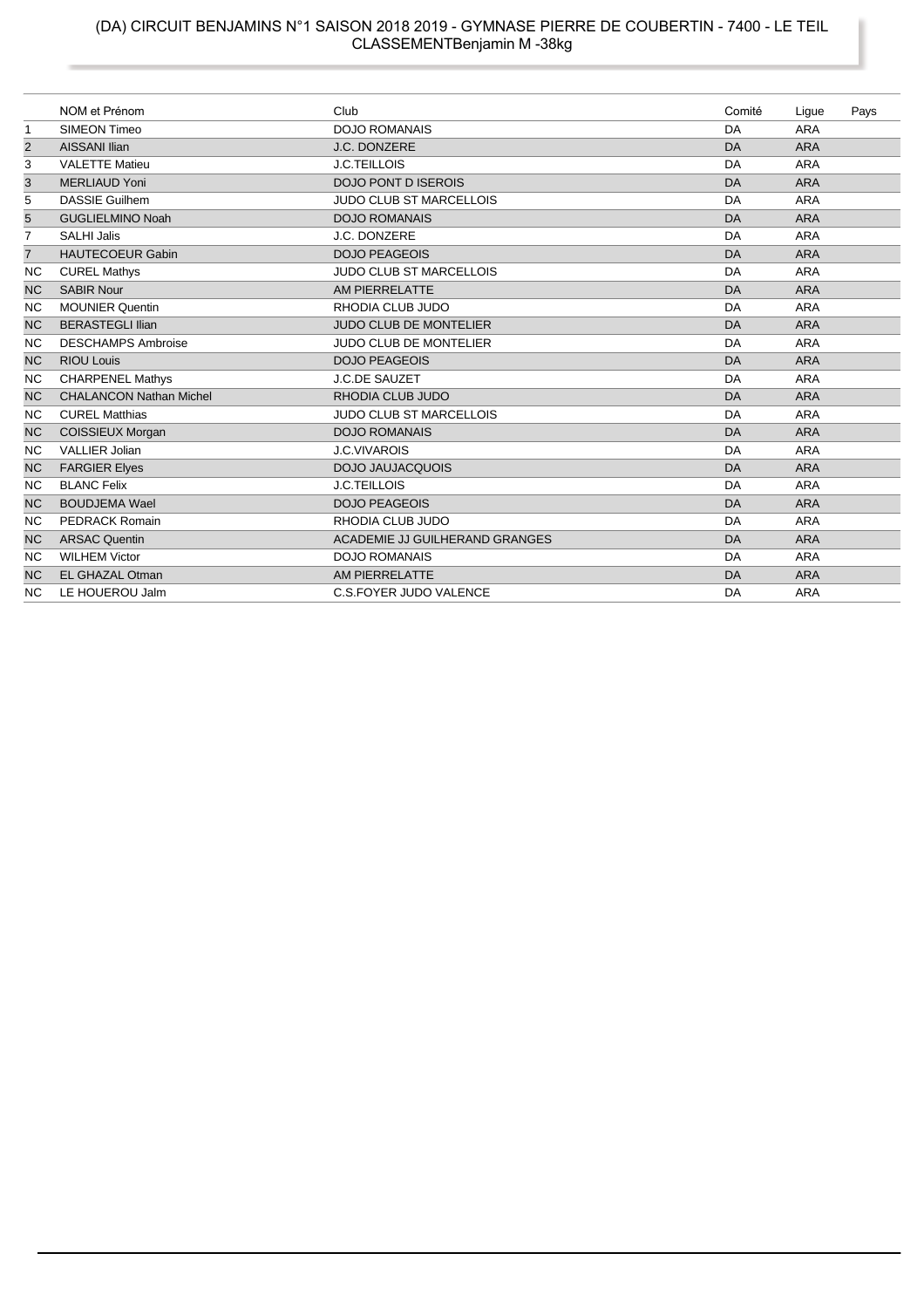#### (DA) CIRCUIT BENJAMINS N°1 SAISON 2018 2019 - GYMNASE PIERRE DE COUBERTIN - 7400 - LE TEIL CLASSEMENTBenjamin M -42kg

|                | NOM et Prénom                  | Club                           | Comité | Ligue      | Pays |
|----------------|--------------------------------|--------------------------------|--------|------------|------|
| $\mathbf{1}$   | <b>GUESSOUM Erwan</b>          | <b>DOJO ROMANAIS</b>           | DA     | <b>ARA</b> |      |
| 2              | <b>KAZEKELE GONTIER Kenny</b>  | ACADEMIE JJ GUILHERAND GRANGES | DA     | <b>ARA</b> |      |
| 3              | LOPEZ - PARODI Noam            | <b>DOJO ROMANAIS</b>           | DA     | ARA        |      |
| 3              | <b>AMMARENE Noam</b>           | <b>JC ST VALLIEROIS</b>        | DA     | <b>ARA</b> |      |
| 5              | <b>LADREYT Nolhan</b>          | <b>DOJO ROMANAIS</b>           | DA     | <b>ARA</b> |      |
| 5              | STRZYZEWSKI Loan               | <b>J.C.DE SAUZET</b>           | DA     | <b>ARA</b> |      |
| 7              | <b>VERZI Oscar</b>             | DOJO JAUJACQUOIS               | DA     | ARA        |      |
| $\overline{7}$ | <b>RYAHI Sofiane</b>           | AM PIERRELATTE                 | DA     | <b>ARA</b> |      |
| NC.            | <b>DAOUDI Anwar</b>            | <b>J.C.MONTILIEN</b>           | DA     | <b>ARA</b> |      |
| <b>NC</b>      | <b>VEDEL Nathan</b>            | <b>J.C.D AUBENAS</b>           | DA     | <b>ARA</b> |      |
| NC.            | N GUYEN Nicolas                | <b>DOJO ROMANAIS</b>           | DA     | <b>ARA</b> |      |
| <b>NC</b>      | <b>SCHEERES-LEONI Baptiste</b> | <b>J.C.TEILLOIS</b>            | DA     | <b>ARA</b> |      |
| NC.            | PIERRE DIT MERY Noe            | <b>J.C.DU CHEYLARD</b>         | DA     | <b>ARA</b> |      |
| <b>NC</b>      | <b>GULBANDIAN Artem</b>        | <b>JC BOURG LES VALENCE</b>    | DA     | <b>ARA</b> |      |
| NC.            | <b>PATRON Ylian</b>            | <b>J.C.MONTILIEN</b>           | DA     | ARA        |      |
| NC             | <b>BENARADJ Brahim Khalil</b>  | <b>J.C.TRICASTIN</b>           | DA     | <b>ARA</b> |      |
| NC.            | <b>HENNETON Mathis</b>         | <b>DOJO ROMANAIS</b>           | DA     | <b>ARA</b> |      |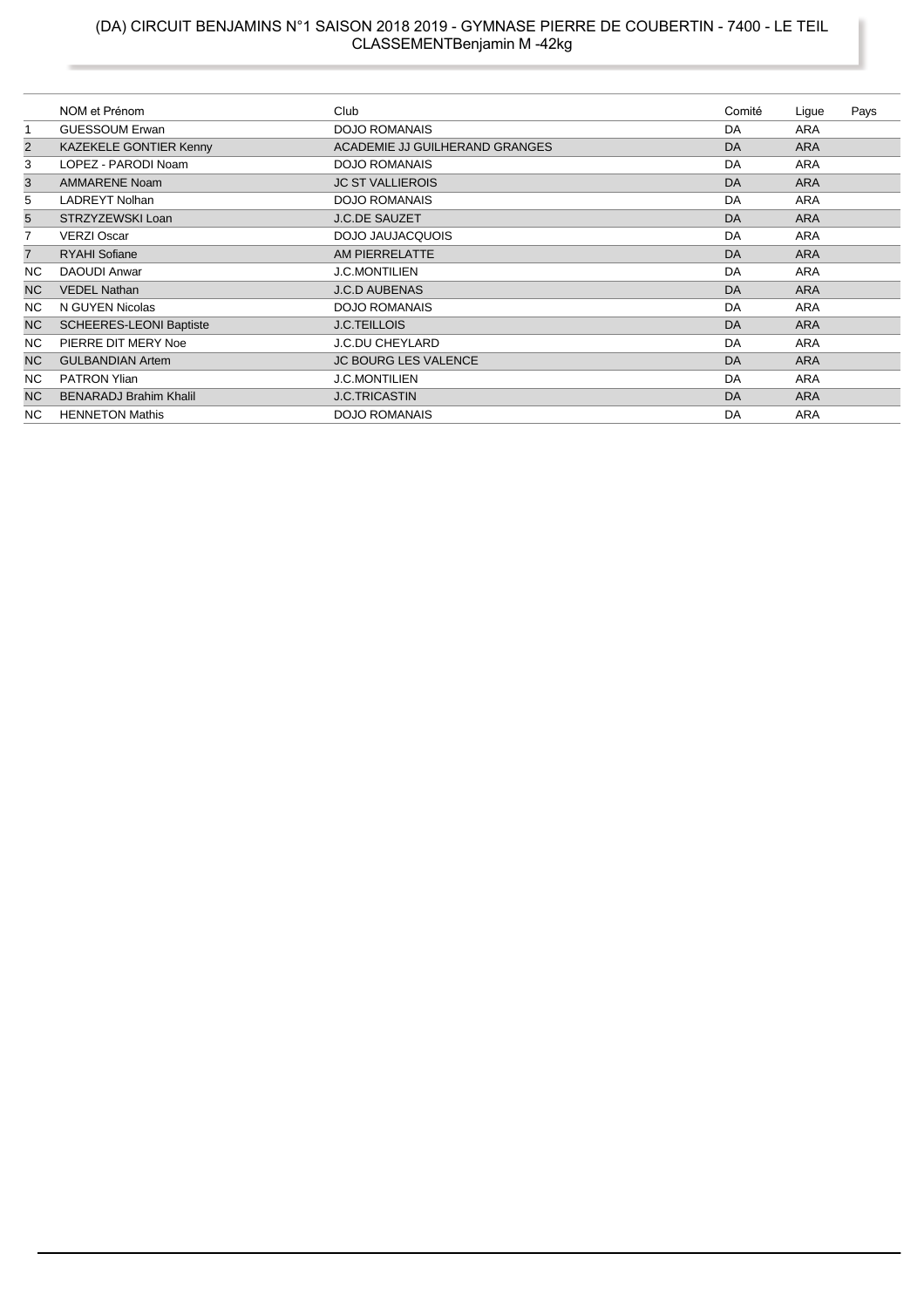### (DA) CIRCUIT BENJAMINS N°1 SAISON 2018 2019 - GYMNASE PIERRE DE COUBERTIN - 7400 - LE TEIL CLASSEMENTBenjamin M -46kg

|                | NOM et Prénom             | Club                         | Comité | Lique      | Pays |
|----------------|---------------------------|------------------------------|--------|------------|------|
|                | <b>CHAFFANGE Lois</b>     | <b>DOJO ROMANAIS</b>         | DA     | ARA        |      |
| $\overline{2}$ | <b>RICHAUD Maelian</b>    | <b>DOJO ROMANAIS</b>         | DA     | <b>ARA</b> |      |
| 3              | <b>CRUCHE Mathis</b>      | <b>J.C.DU CHEYLARD</b>       | DA     | ARA        |      |
| 3              | <b>VIVIAN Oscar</b>       | RHODIA CLUB JUDO             | DA     | <b>ARA</b> |      |
| 5              | <b>VERRECCHIA Esteban</b> | J.C. CHABEUIL                | DA     | ARA        |      |
| 5              | <b>BEN LAID Fares</b>     | <b>JC BOURG LES VALENCE</b>  | DA     | <b>ARA</b> |      |
| 7              | NOBLOT Jules              | ALLIANCE JUDO QUATRE VALLEES | DA     | <b>ARA</b> |      |
| $\overline{7}$ | <b>HOVANISSIAN Alain</b>  | <b>JC BOURG LES VALENCE</b>  | DA     | <b>ARA</b> |      |
| <b>NC</b>      | <b>FAURE Axel</b>         | ALLIANCE JUDO QUATRE VALLEES | DA     | ARA        |      |
| N <sub>C</sub> | <b>BOUAKAOUI Hamza</b>    | AM PIERRELATTE               | DA     | <b>ARA</b> |      |
| NC.            | <b>TEYSSIER Esteban</b>   | DOJO JAUJACQUOIS             | DA     | ARA        |      |
| <b>NC</b>      | <b>DESROCHE Hippolyte</b> | <b>DOJO ROMANAIS</b>         | DA     | <b>ARA</b> |      |
|                |                           |                              |        |            |      |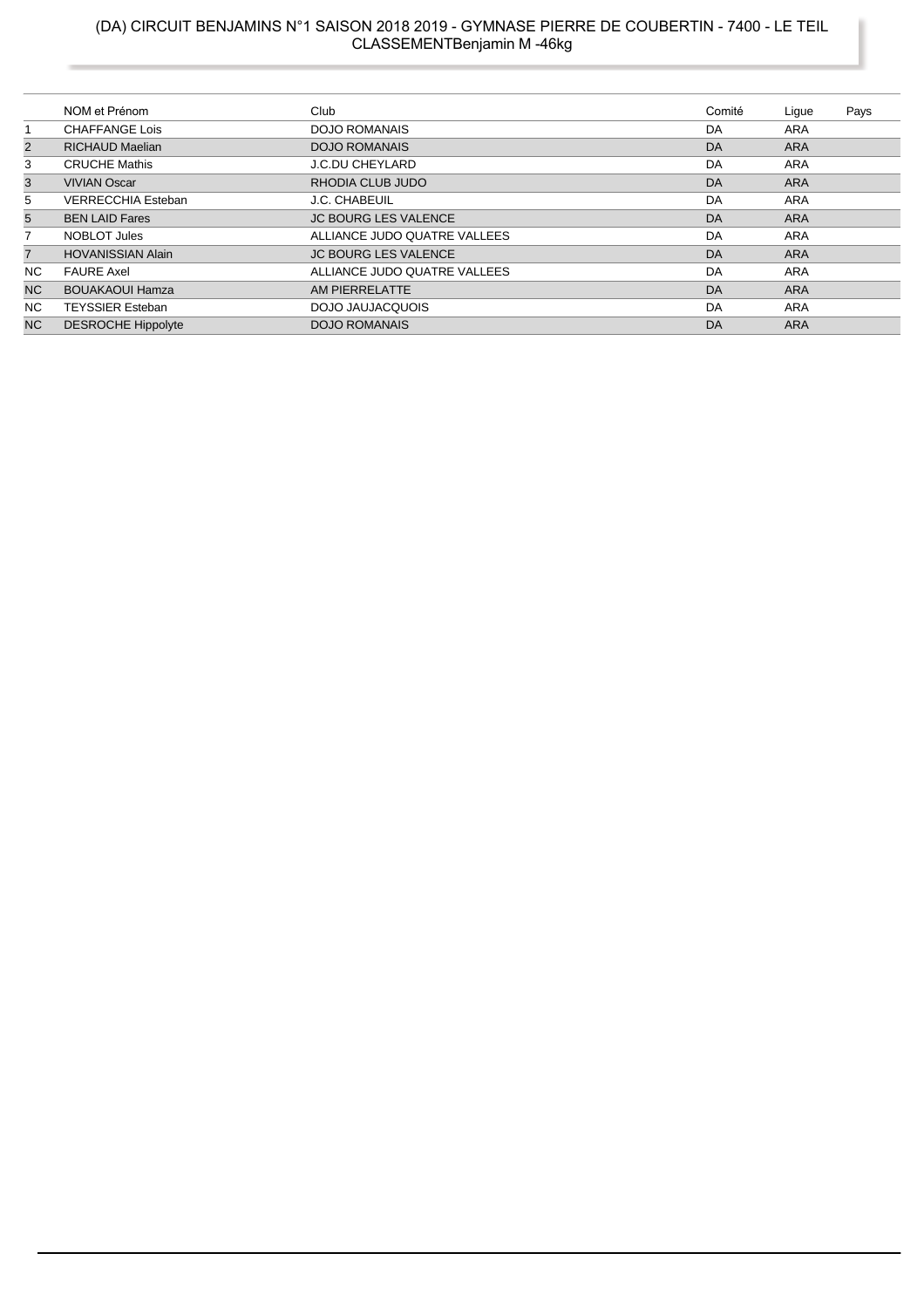### (DA) CIRCUIT BENJAMINS N°1 SAISON 2018 2019 - GYMNASE PIERRE DE COUBERTIN - 7400 - LE TEIL CLASSEMENTBenjamin M -50kg

|                | NOM et Prénom                 | Club                           | Comité | Ligue      | Pays |
|----------------|-------------------------------|--------------------------------|--------|------------|------|
|                | <b>GAFFET Lucas</b>           | ACADEMIE JJ GUILHERAND GRANGES | DA     | ARA        |      |
| $\overline{2}$ | AZARSAEV Deni                 | C.S.FOYER JUDO VALENCE         | DA     | <b>ARA</b> |      |
| 3              | ALOUI Slim                    | <b>DOJO ROMANAIS</b>           | DA     | <b>ARA</b> |      |
| 3              | <b>FELDEN Nolan</b>           | <b>DOJO PEAGEOIS</b>           | DA     | <b>ARA</b> |      |
| 5              | <b>GINET Arthur</b>           | ALLIANCE JUDO QUATRE VALLEES   | DA     | <b>ARA</b> |      |
| 5              | <b>HARO Marius</b>            | RHODIA CLUB JUDO               | DA     | <b>ARA</b> |      |
| 7              | <b>GAMBIN GRIMAL Louka</b>    | <b>J.C.VIVAROIS</b>            | DA     | ARA        |      |
| $\overline{7}$ | <b>BENYEKHLEF Mohamed Ali</b> | RHODIA CLUB JUDO               | DA     | <b>ARA</b> |      |
| NC.            | <b>JOUANNAUD Arthur</b>       | RHODIA CLUB JUDO               | DA     | ARA        |      |
| N <sub>C</sub> | <b>TEPELIAN Levon</b>         | <b>J C PORTES-LES-VALENCE</b>  | DA     | <b>ARA</b> |      |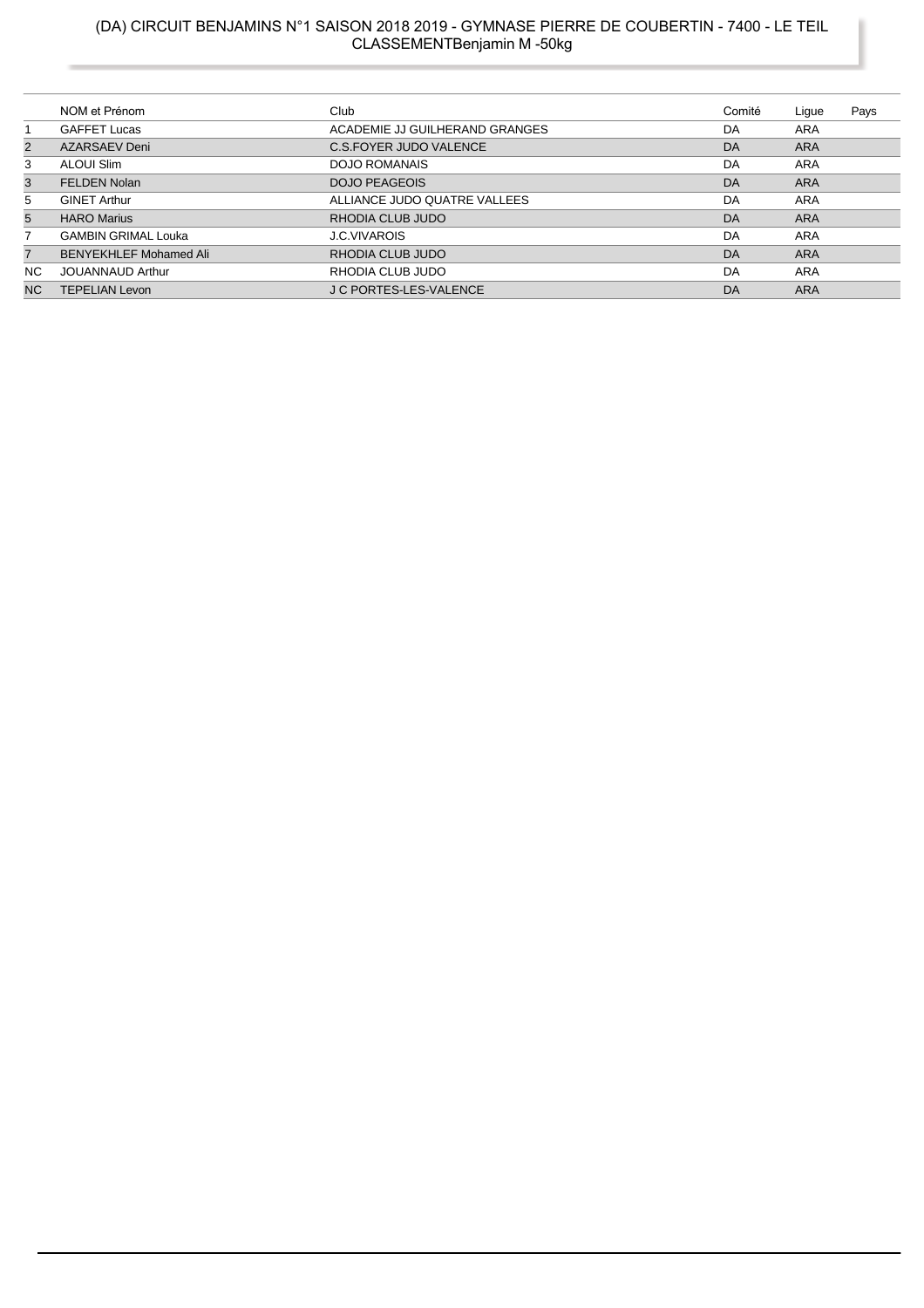### (DA) CIRCUIT BENJAMINS N°1 SAISON 2018 2019 - GYMNASE PIERRE DE COUBERTIN - 7400 - LE TEIL CLASSEMENTBenjamin M -55kg

|                | NOM et Prénom              | Club                        | Comité | Lique      | Pays |
|----------------|----------------------------|-----------------------------|--------|------------|------|
|                | <b>CASTRY Justin</b>       | <b>DOJO ROMANAIS</b>        | DA     | ARA        |      |
| $\overline{2}$ | <b>MOLLIER Clement</b>     | <b>DOJO ROMANAIS</b>        | DA     | <b>ARA</b> |      |
| 3              | SIMONET Logan              | <b>JC ST VALLIEROIS</b>     | DA     | <b>ARA</b> |      |
| 3              | <b>AMATE Paul</b>          | <b>J.C.TRICASTIN</b>        | DA     | <b>ARA</b> |      |
| 5              | ARBESSIER-MARTIN Louis     | <b>DOJO PEAGEOIS</b>        | DA     | <b>ARA</b> |      |
| 5              | <b>EL MALOUANI Sofiane</b> | <b>J.C.VIVAROIS</b>         | DA     | <b>ARA</b> |      |
| $\overline{7}$ | CABARET Joseph             | <b>J.C.D AUBENAS</b>        | DA     | <b>ARA</b> |      |
| $\overline{7}$ | <b>EL KANFOUDI Jassem</b>  | AM PIERRELATTE              | DA     | <b>ARA</b> |      |
| NC.            | PUISSANT Noha              | <b>DOJO ROMANAIS</b>        | DA     | <b>ARA</b> |      |
| N <sub>C</sub> | EL BOUCHTY Rayane          | <b>JC BOURG LES VALENCE</b> | DA     | <b>ARA</b> |      |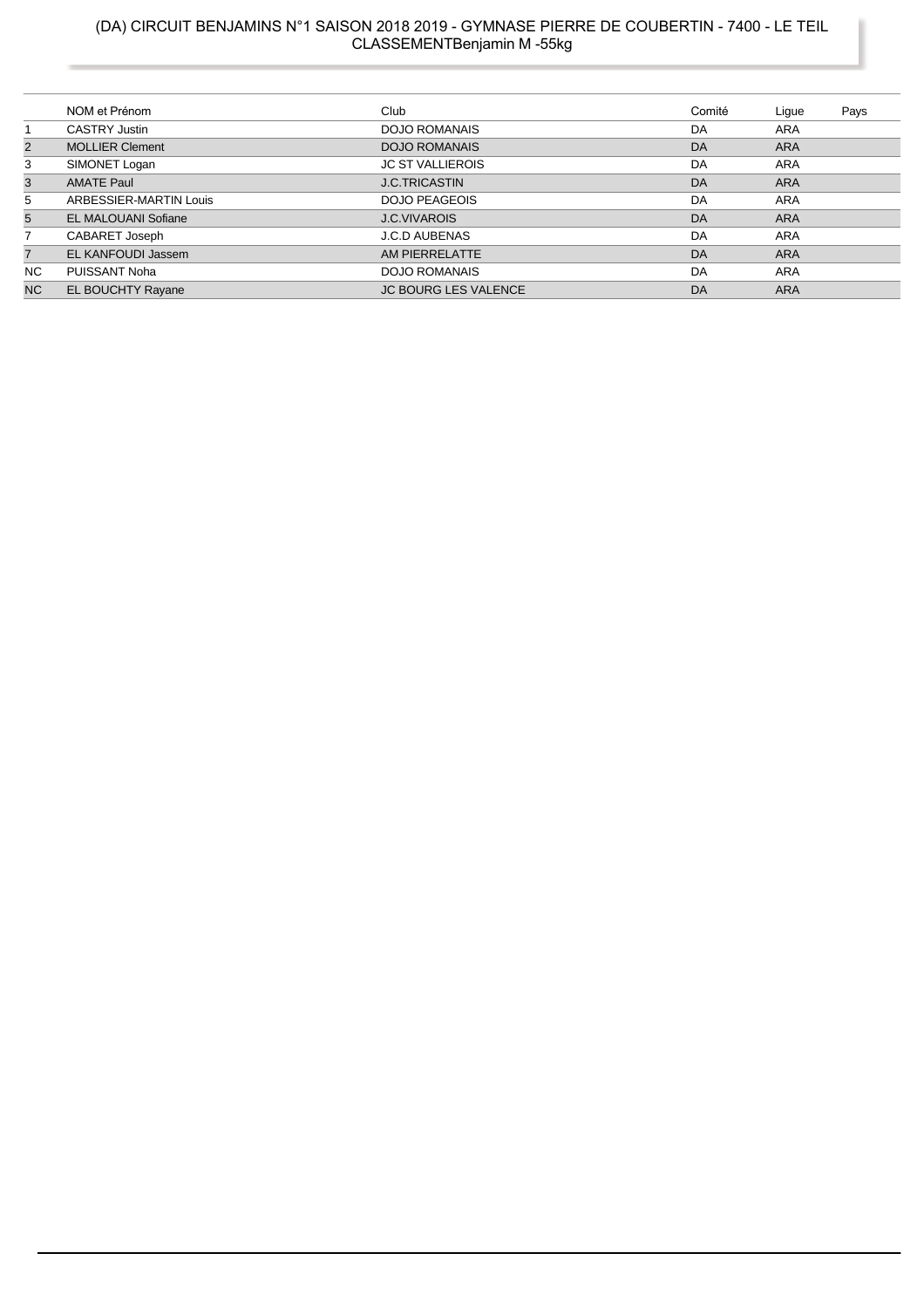### (DA) CIRCUIT BENJAMINS N°1 SAISON 2018 2019 - GYMNASE PIERRE DE COUBERTIN - 7400 - LE TEIL CLASSEMENTBenjamin M -60kg

|   | NOM et Prénom        | Club                           | Comité | Lique | Pays |
|---|----------------------|--------------------------------|--------|-------|------|
|   | <b>BOUCHET Kevin</b> | <b>JC ST VALLIEROIS</b>        | DA     | ARA   |      |
| 2 | ARNAUD Jeremy        | ACADEMIE JJ GUILHERAND GRANGES | DA     | ARA   |      |
|   | 3 ZELADA Chahine     | DOJO ROMANAIS                  | DA     | ARA   |      |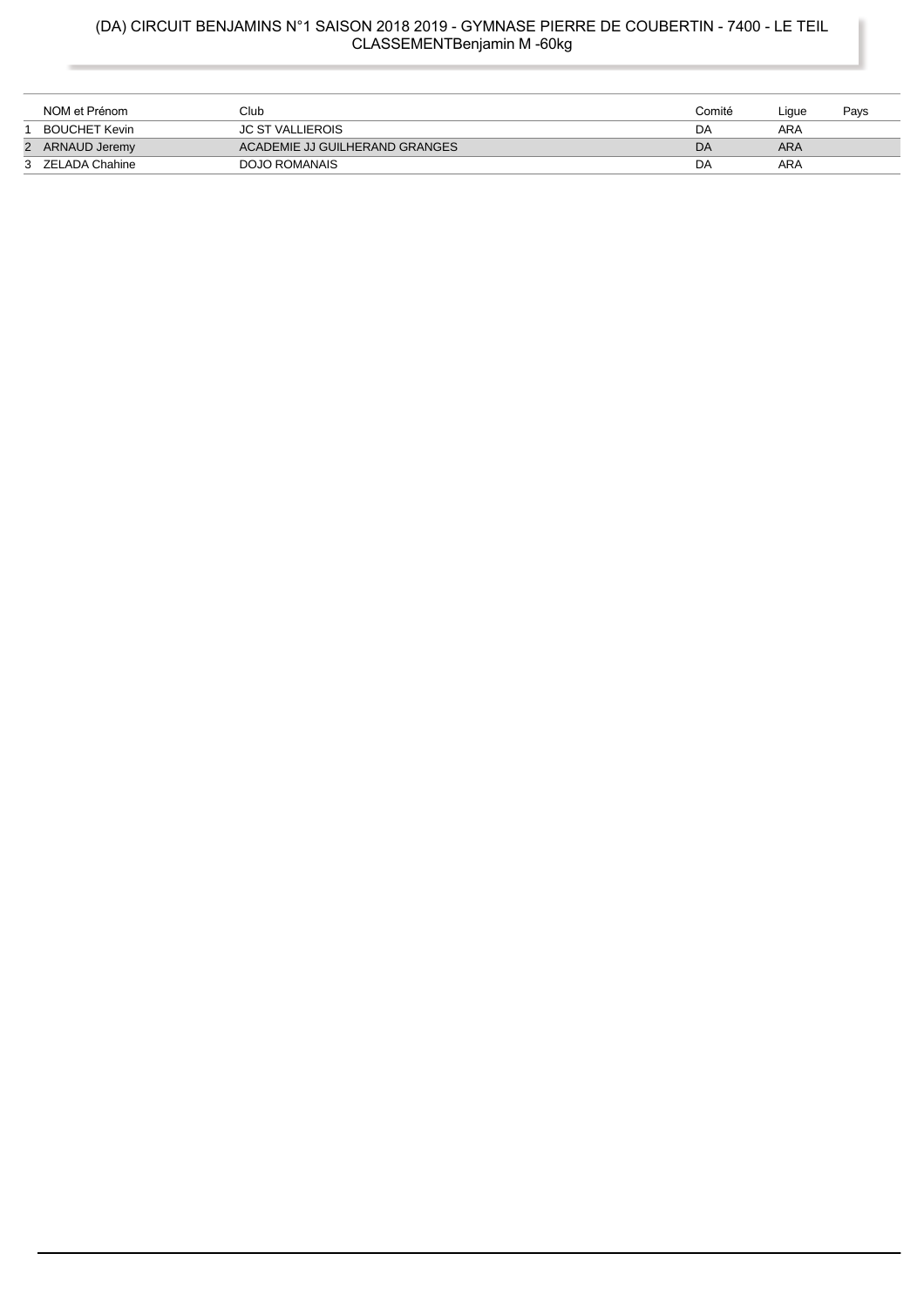| NOM et Prénom | Club<br>$  -$ | $\sim$<br>5omité<br>. | ∟iaue<br>$\cdot$ | Pays |
|---------------|---------------|-----------------------|------------------|------|